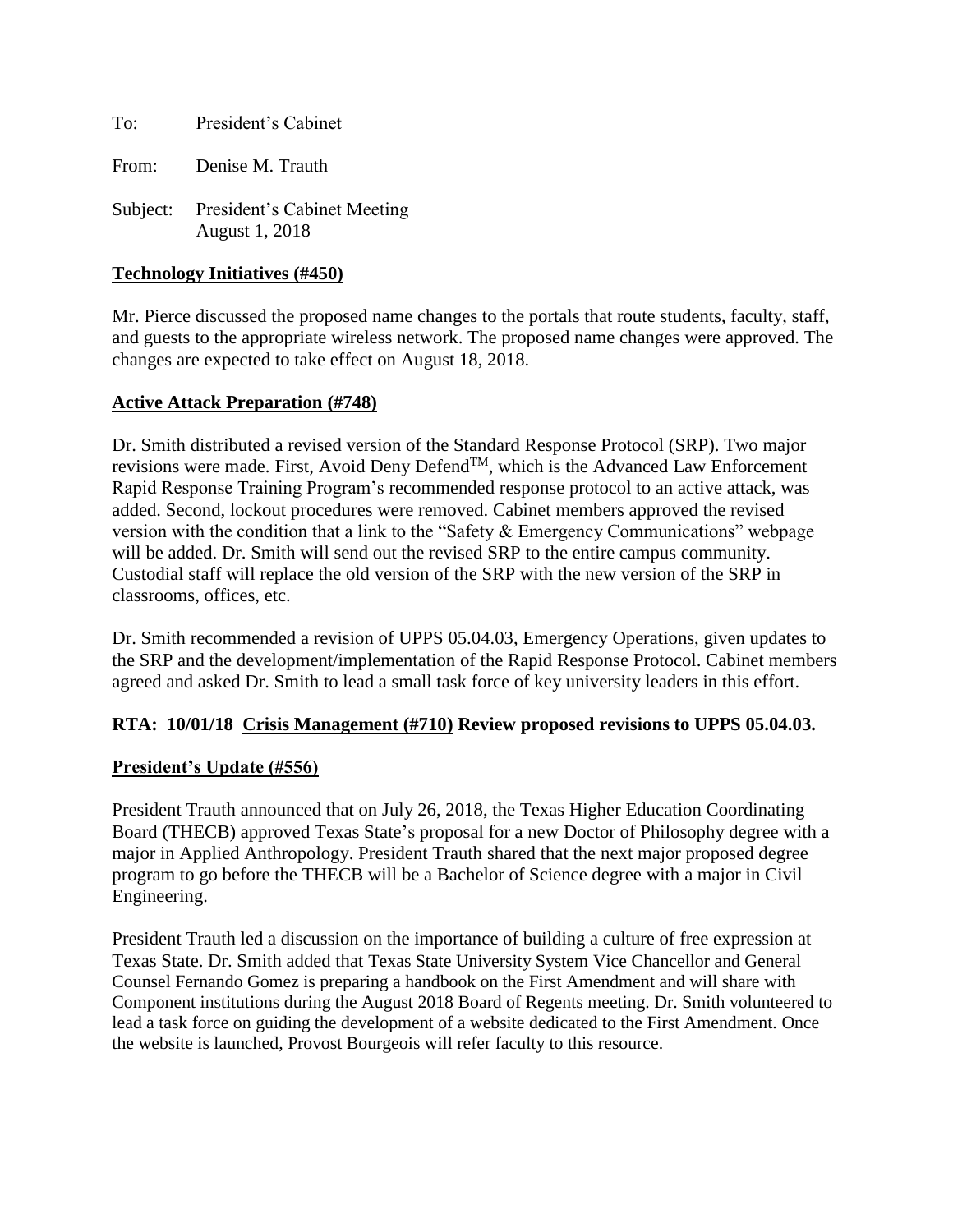## **Campus Climate (#480)**

President Trauth shared that a draft of the Campus Climate Report is ready to be reviewed by all Cabinet members. Dr. Lloyd will disseminate to all Cabinet members, giving them time to review and prepare for discussion at the Cabinet meeting scheduled for August 20, 2018.

## **Significant Issues (#01)**

Provost Bourgeois disseminated the second-year report of the Financial Literacy Committee and highlighted that student default rates on loans has significantly decreased since the committee's inception.

Provost Bourgeois announced a change in Quality Enhancement Program (QEP) leadership. The original co-chairs were Dr. Alejandra Sorto and Dr. Sean Horn. Dr. Horn accepted a department chair position at another university and will no longer serve on the QEP team. Dr. Sorto accepted a one-year position at the National Science Foundation, but will remain on the QEP team. Joining Dr. Sorto as QEP co-chairs are Dr. Erina Duganne, associate professor in Art History, and Dr. Wesley Jennings, professor in the School of Criminal Justice.

Dr. Smith reviewed the set-up of Strahan Arena at the University Events Center for New Student Convocation scheduled for August 25, 2018. "A Family Affair" event hosted by the Coalition of Black Faculty and Staff and the Underrepresented Student Advisory Council will follow the convocation. Dr. Smith will send Cabinet members dates of student events that will be held during the fall 2018 semester and requested that Cabinet members attend as many of these events as possible.

Mr. Pierce shared that representatives from the Greater Western Library Alliance visited campus for a site visit on July 18-19, 2018.

Mr. Pierce announced that renovations to the exterior of the Albert B. Alkek Library have begun. Mr. Pierce also announced that a motion for approval of the design and development documents for the Albert B. Alkek Library Learning Commons will be reviewed by the Board of Regents at the August 2018 meeting.

Mr. Pierce announced that the Instructional Technologies Division will launch the University Events Calendar by August 17, 2018.

Dr. Smith announced that the International Association of Campus Law Enforcement Administrators will conduct a peer review of the University Police Department on August 13-15, 2018.

Dr. Smith requested to name the Student Health Center located on Thorpe lane "Student Health Center-Thorpe Lane." This request was approved.

Dr. Smith proposed to change the name of Greek Affairs to "Fraternity and Sorority Life." This request was approved.